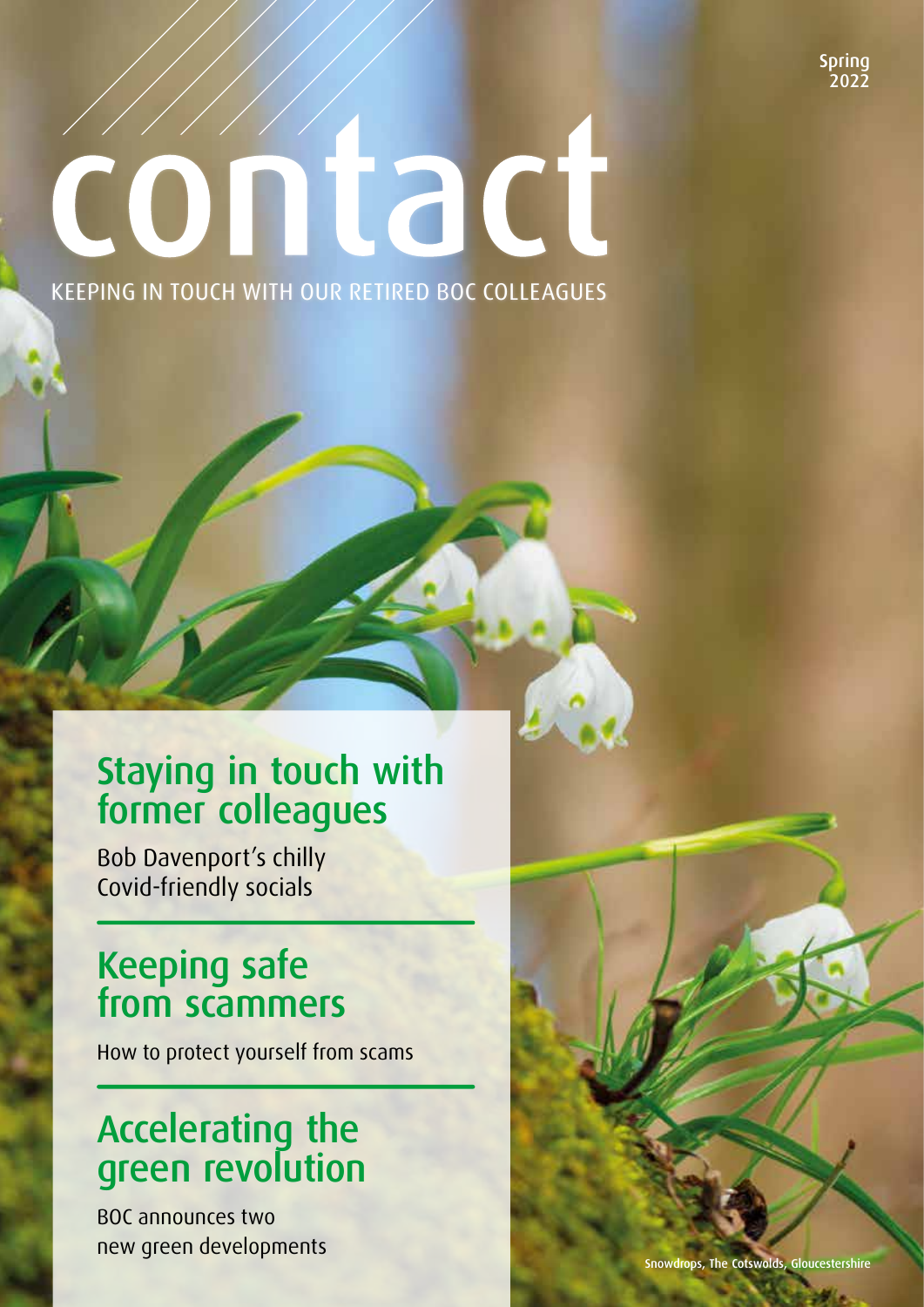## A message from the Contact team

### Welcome to the spring 2022 edition of Contact magazine

As we approach spring and the green shoots it brings with it, you'll notice some 'green' content in this issue!

In Company news on page 5, you'll find a couple of articles about BOC's commitment to green technologies and fuels in the shape of a hydrogen storage project and a biogas plant.

And Contact magazine is going greener too – you'll find a reminder of how to find the obituaries section now that it's moved online on page 3.

In Yesterday's news on page 4, you'll hear from retired trucker Bob and how he and his former BOC colleagues managed to keep in touch throughout the pandemic. Why not make a cup of tea and join Bob and his friends?

In more concerning news, we look at how criminal gangs have been quick to capitalise from the pandemic by tailoring scams to fit our changing lifestyles. On page 3, you can find out how to identify the signs of a scam and what to do if you've been a victim of one.

We hope you enjoy this magazine. If you have any feedback, ideas for future articles or you'd like to share your BOC-related stories, email us at hello@yourcontactmag.com

#### Bob Bryant and Bexley Fisher

*On behalf of BOC Pension Services and Gallagher (the appointed Trustee communications provider)*

### In this edition

Keeping your money safe Page 3

Puzzle Page 6

Yesterday's news Pages 4

Peri peri portobello pitta recipe Back page

Company news Page 5

New HMRC tax codes – a reminder

In April 2021, HMRC issued new tax codes – you may have seen them on last year's pension payslips.

If you feel you've been allocated the wrong tax code, please get in touch with HMRC using the details at www.gov.uk/contact-hmrc or by calling 0300 200 330.

Remember, the BOC Pensions Team can't help you with queries about your tax code. They can only answer questions directly related to your pension.

### State Pension increase announced for 2022

The Department for Work and Pensions confirmed in November 2021 that the State Pension will increase by 3.1%, coming into effect on 11 April 2022.

This will see the new State Pension rise from £179.60 per week to £185.15 per week.

### Pension payment dates for 2022

You'll receive your pension on the 6th of every month this year – or on the next working day if the 6th falls on a Bank Holiday or a weekend.

Remember to let us know if you change your address or bank account details. You'll need to write to us using the details on the back page no later than the 24th of the month so we can process your payment by the 6th of the following month.

If you receive your pension in half-yearly instalments, we'll make those payments in April and October.

We'll also send you your payslip – P60 – in May.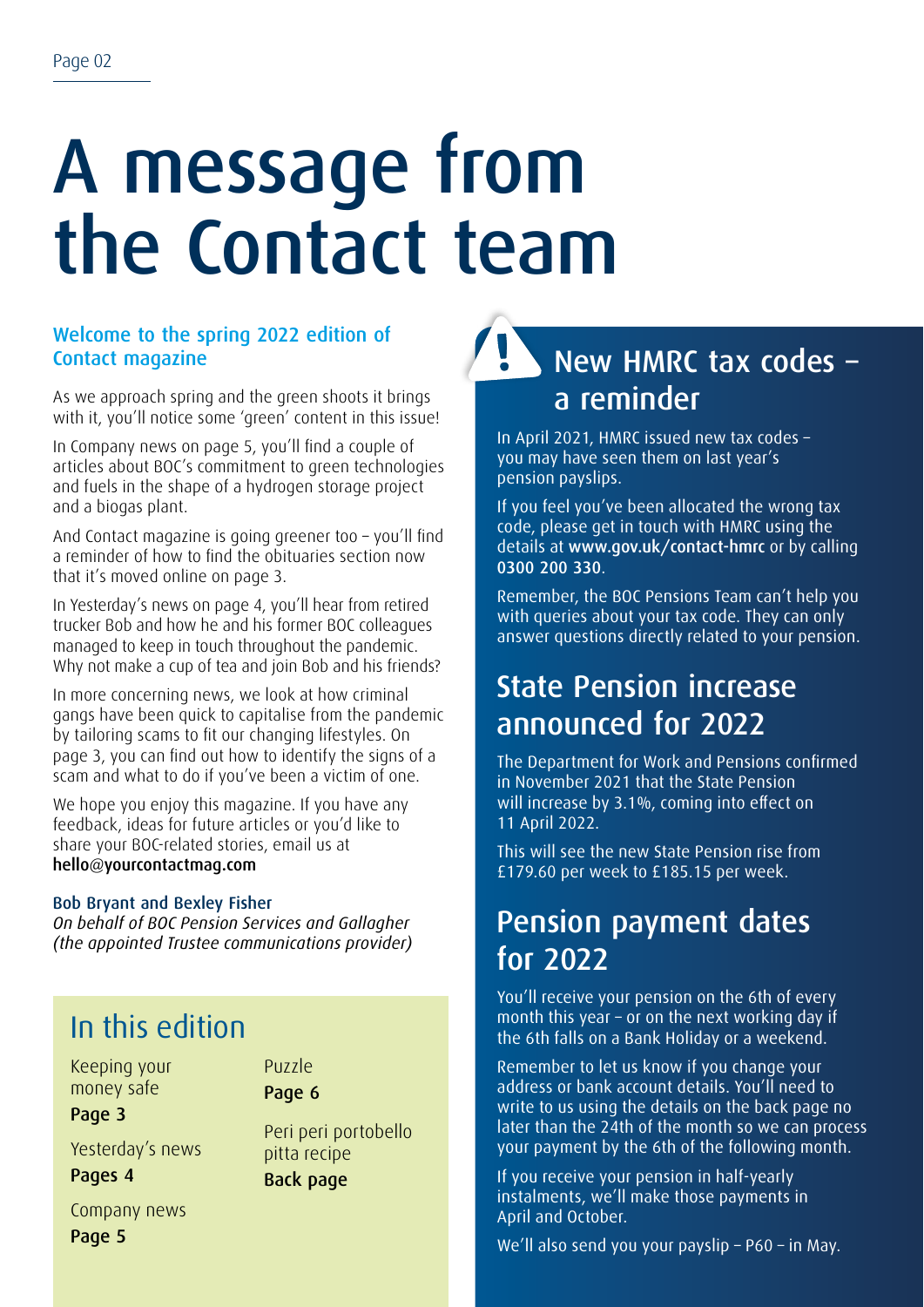## Keeping your money safe

#### Since the start of the pandemic, we've grown increasingly comfortable conducting our lives online. But should we be?

In the first half of 2021, criminals stole a total of £753.9 million through fraud, an increase of 30% compared to the first half of 2020. However, the Government believes this figure could be far higher than this as many scams go unreported.

The shift from cash to digital transactions has proved a boon for scammers. UK Finance reports that impersonation fraud – where criminals pretend to be a legitimate company asking for personal information – has almost doubled to nearly 40,000 reported cases over the last year, so it's something we all need to watch out for.

Examples include text messages purporting to be from Royal Mail asking for your bank details so you can pay additional postage fees. You could be expecting an online delivery now – would you click that link?

Other links can install malware that can steal your passwords, giving criminals access to all areas of your life, including your bank account.

## Online safety tips

- 1. Don't click on links in text messages or emails – google any URLs you get sent to see if they're genuine before you click on them
- 2. Contact companies directly using a known email or phone number
- 3. Forward suspicious emails to report@phishing.gov.uk
- 4. Forward suspicious texts to 7726 this will report the message to your mobile network provider
- **5.** Never give remote access to your computer following an unsolicited call or text
- 6. And finally, if you think you've been a victim of fraud, call your bank immediately and file a report with Action Fraud at www.actionfraud.police.uk



## Don't forget – the obituaries section has moved online

We've moved the obituaries section of Contact magazine online as part of our drive towards more sustainable communications. You can now find them, along with past obituaries, at www.bocpensions.co.uk/boc/pensioner/ magazine

Moving the obituaries online means that we can save over 12,000 sheets of paper each time we publish Contact! Thank you for helping us meet our sustainability goals.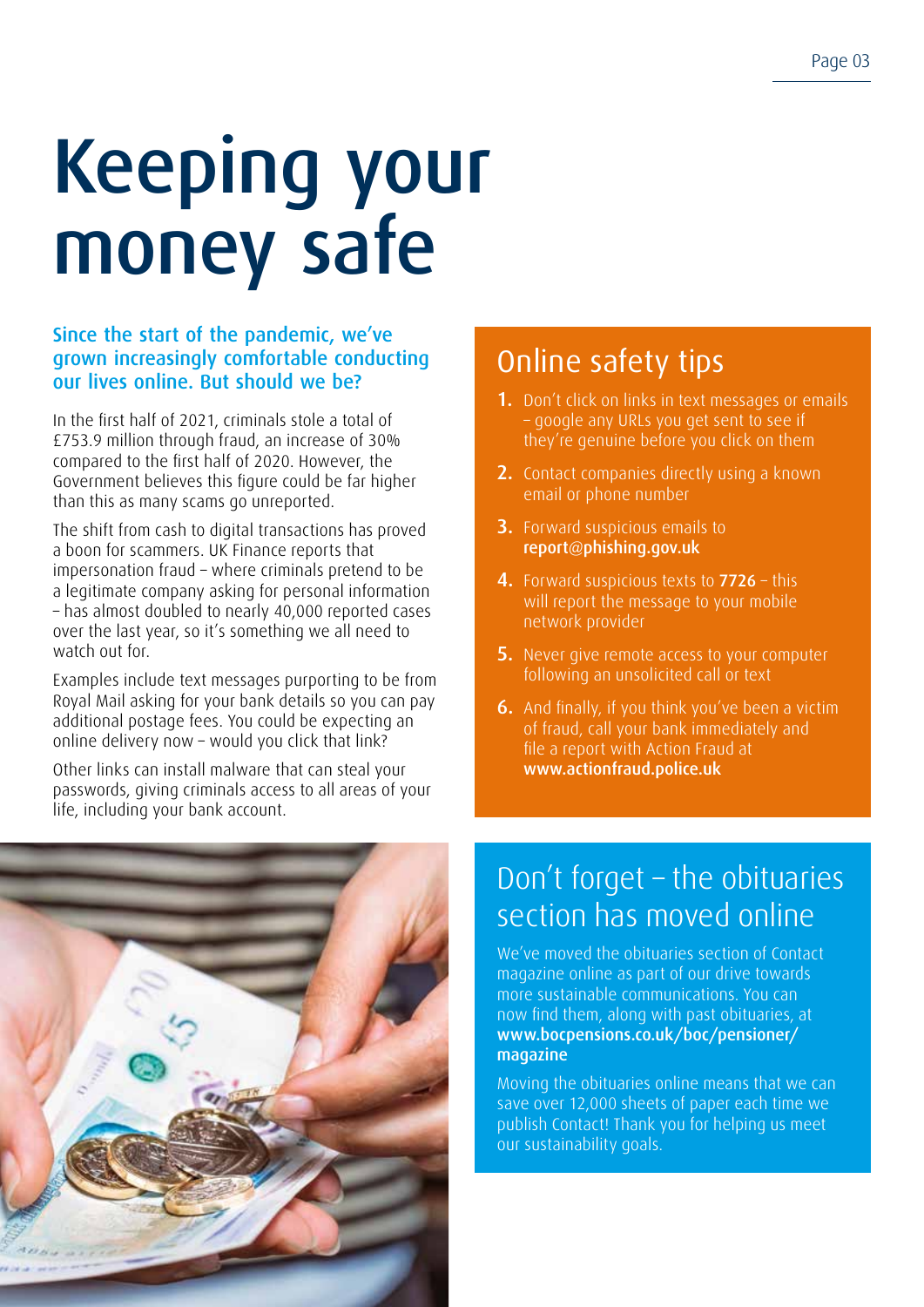## Yesterday's news

### Get the kettle on and wrap up!

Robert Davenport, or Bob, as most people know him, is a retired driver from Gist at Crewe. Not long before the pandemic struck, Bob started to organise regular meet-ups with other retired colleagues to help them keep in touch.

Bob's meet-ups began just over two years ago, when he and two other recently retired drivers would grab a coffee together each Tuesday morning.

More former colleagues began to hear about these meet-ups and, after a few weeks, five or six people would turn up to them to have a brew and watch the world go by. Then, of course, Covid arrived and lockdown restrictions were imposed, so for a short while, Bob and his former colleagues weren't able to meet.

When restrictions were eased, Bob and his merry band were able to meet each other again outdoors. Each member brought their fold-up chairs to the local park and were able to enjoy takeaway drinks from the park café.

As restrictions eased during the summer, the group was able to meet indoors again. Sadly, the situation changed as winter returned and restrictions were reintroduced, forcing Bob and his friends outdoors again to brave the cold

weather. So, back to the park they went every week, with their folding chairs, and a few more layers!

Once again, more and more of Bob's former colleagues joined the meet-ups. Now there are a whopping 34 of them and they make sure they meet every couple of months for a big breakfast at a local venue.

It's a great way for the former staff at Bob's depot to keep in touch!

You can see Bob's photo on the right – the group includes two former office staff, one former electrician and 25 former drivers.

Cheers!





### Share your Royal story

Thank you, Bob, for sharing your story and photos. As the country starts celebrating the Platinum Jubilee of Queen Elizabeth II, we'd love to hear any memories you have of Royal visits to our sites or Company-based celebrations for either the Silver (1977) or Golden Jubilee (2002). Send your stories – and any photographs! – to us using the contact details on the back page before Friday 20<sup>th</sup> May to make sure it we receive them in time for the summer issue.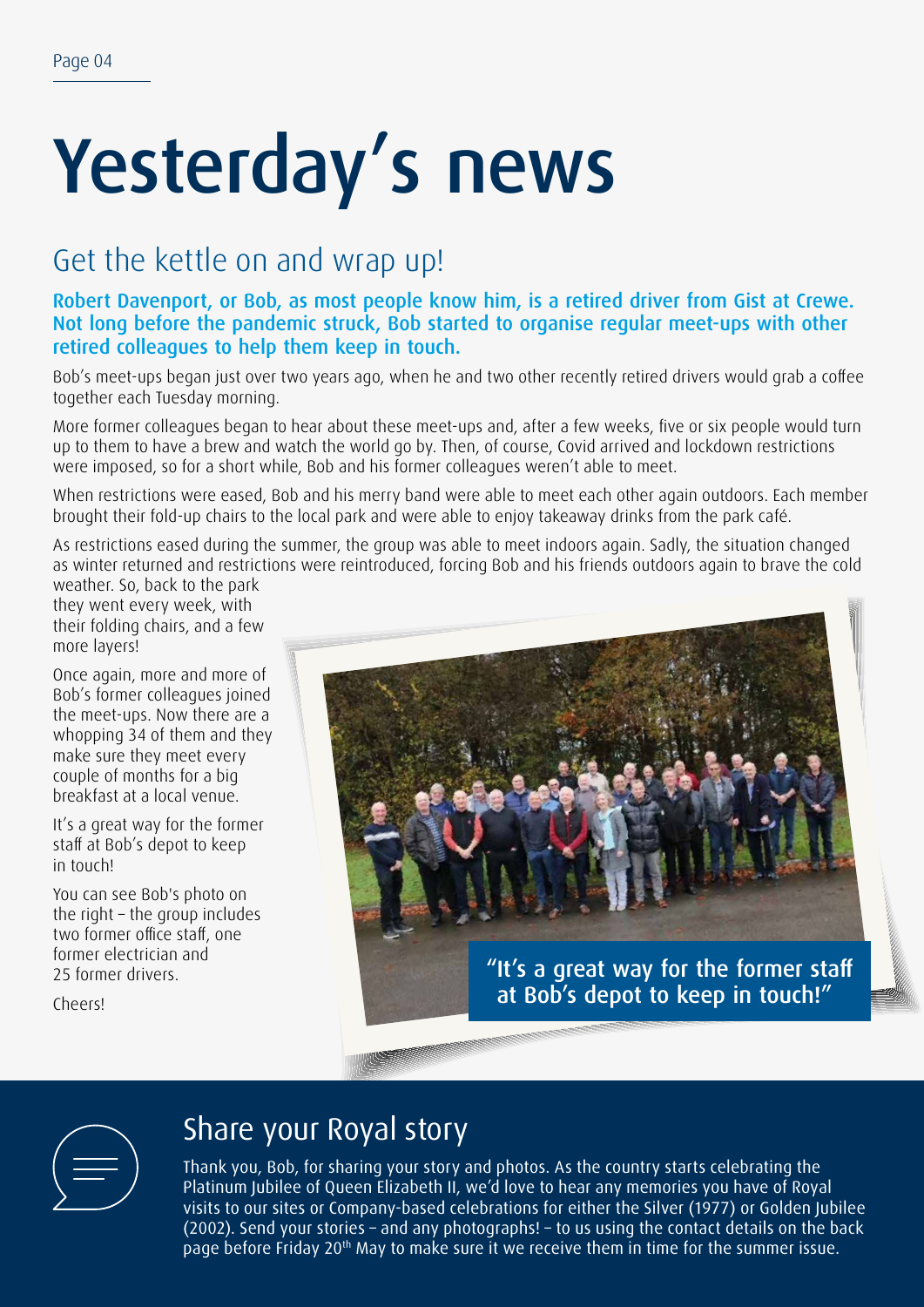## Company news

## BOC awarded £10m for Scottish hydrogen storage project

The UK government has awarded £9.4 million to BOC and ITM Power to develop a trailblazing hydrogen-storage project just outside Glasgow.

BOC and ITM Power have received government funding of almost £10 million for a state-of-the-art hydrogenstorage facility at the UK's largest onshore windfarm at ScottishPower's Whitelee Windfarm.

The cash boost, announced in November 2021, will see the Whitelee green hydrogen project develop the UK's largest electrolyser, which converts water into hydrogen gas as a way to store energy. The move comes in support of Glasgow's commitment to become carbon net zero by 2030.

Working together, BOC, ITM Power and ScottishPower will build a state-of-the-art facility capable of producing enough green hydrogen to provide enough zero-carbon fuel for 225 buses travelling to and from Glasgow and Edinburgh each day (up to 4 tons!).

Green hydrogen is a zero-carbon gas that is produced by splitting water (using electrolysis) into hydrogen and oxygen using renewable power.

Jim Mercer, Business President, BOC UK & Ireland said that the project "demonstrates the value of hydrogen to Scotland's low-carbon economy."

Barry Carruthers, ScottishPower Hydrogen Director, said this blend of renewable electricity generation and green hydrogen production "highlight(s) the multiple ways in which society can decarbonise by using these technologies here and now."

The Government announced the award shortly after the COP26 climate change summit took place in Glasgow last November. Not only is the project set to bring a number of highly skilled jobs into the Glasgow and Whitelee areas, setting the groundwork for longerterm economic growth, but it also puts the UK at the forefront of this new international market.

## Sustainable gas development announced

Linde is in the initial stages of a deal with Australian energy firm Optimal Group to develop a bioLNG facility at BOC's Westbury LNG plant in Tasmania at a cost of A\$55 million (nearly £30 million).

The new plant will use anaerobic digestion to break down organic waste matter (without using oxygen) to produce around 64,000m<sup>3</sup> of bioLNG each day.

The Westbury plant is jointly owned by BOC and its Australian gas business Elgas and supplies LNG to industrial customers in Tasmania. It will provide biomethane to BOC's micro-LNG plant, which will then be processed into bioLNG for customers in the agricultural and food sectors.

Optimal Group's plan to develop another 10 biogas plants in the next 10 years will play a significant part in Tasmania's goal of reaching net zero greenhouse gas emissions by 2030.

### What this means

- $\cdot$  LNG liquefied natural gas, a clear, colourless and non-toxic liquid that forms when natural gas is cooled to -162oC.
- BioLNG a sustainable version of LNG, this biofuel is made by processing organic household, agricultural and industrial waste in an oxygen-free tank.

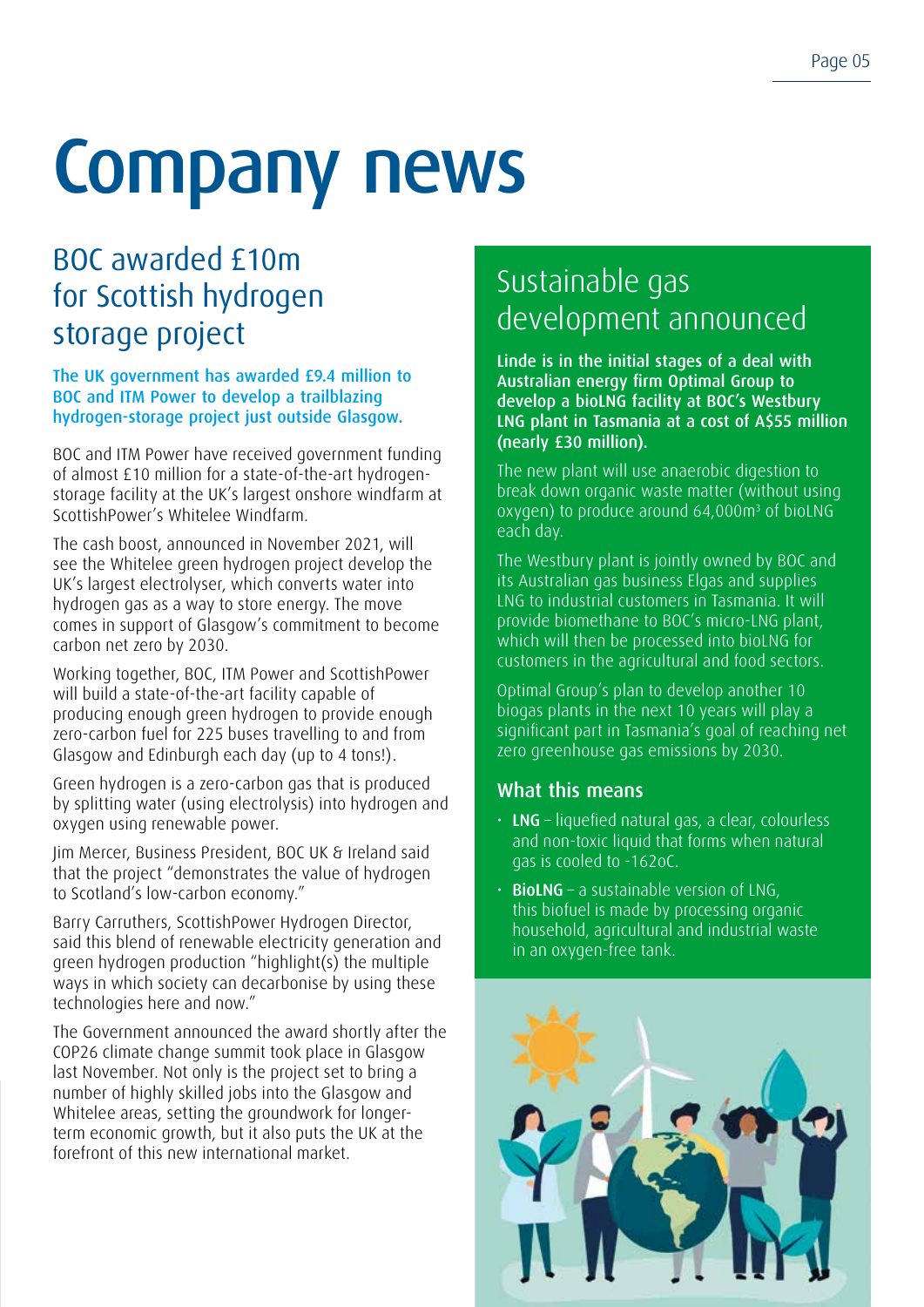## The Contact crossword

### Across

- Pulse vegetables (5)
- Draws in by a vacuum (5)
- Corridor (7)
- Vehicle from another world (inits) (3)
- Outer covering (7)
- Give form to (5)
- Maybe (7)
- Yellow part of an egg (4)
- Celebration of the Eucharist (4)
- Beam of light (3)
- Pavement (4)
- Metallic element, symbol Fe (4)
- Hawaiian wreath (3)
- Structure for open-air sports (5)
- Fewer (4)
- Departed (4)
- Save up for future use (5)
- Admittance (6)
- Molten rock (4)
- Pandemonium (5)
- Elevate (5)
- Apportion (5)
- Ms Minogue (5)
- Hardy annual cereal grass (3)
- Purchase (3)
- Aqualung (5)
- Holds fast (5)
- Prices (5)
- Tenure of office of a pope (6)
- Infectious liver disease (9)
- Become less clearly visible (4)
- Ancient Greek harp (4)
- Unpaid worker (9)
- Become more distant (6)
- Make parallel (5)
- Phoney (5)
- Plant grown as a lawn (5)
- Having negative qualities (3)
- Occupied a chair (3)
- Picture puzzle (5)
- Sibling's daughter (5)
- Use water to remove soap (5)
- Tying cords (5)
- Snatch (4)
- Fluid in the mouth (6)
- Impurities left in the final drops of a liquid (5)
- Palm fruit (4)

| $\overline{1}$ |    | $\overline{\mathbf{2}}$ |    | 3  |    | 4   |    | 5   | 6   |    | 7  | 8   |    | 9   |     | 10  |    | 11  |
|----------------|----|-------------------------|----|----|----|-----|----|-----|-----|----|----|-----|----|-----|-----|-----|----|-----|
|                |    |                         |    |    |    |     |    |     |     |    | 12 |     |    |     |     |     |    |     |
| 13             |    |                         |    |    |    |     |    | 14  |     |    |    | 15  |    |     |     |     |    |     |
|                |    |                         |    |    |    |     |    |     |     |    |    |     |    |     |     |     |    |     |
| 16             | 17 |                         | 18 |    |    |     | 19 |     | 20  |    | 21 |     |    | 22  |     |     | 23 |     |
|                |    |                         | 24 |    |    | 25  |    |     | 26  |    |    |     |    |     |     |     |    |     |
|                |    |                         |    |    |    |     |    |     |     |    |    |     |    |     |     |     |    |     |
|                |    |                         |    |    |    | 27  |    |     |     |    | 28 | 29  |    |     | 30  | 31  |    | 32  |
| 33             |    | 34                      |    | 35 |    |     |    |     |     |    |    |     |    | 36  |     |     |    |     |
|                |    |                         |    | 37 |    |     |    |     |     | 38 |    |     |    | 39  |     |     |    |     |
|                |    |                         |    |    |    |     |    |     | 40  |    |    |     |    |     |     |     |    |     |
| 41             |    |                         |    |    |    | 42  |    | 43  |     |    | 44 |     |    |     |     | 45  |    |     |
|                |    |                         |    |    |    |     |    |     |     |    |    |     |    |     |     |     |    |     |
| 46             | 47 |                         |    | 48 |    |     |    |     | 49  |    |    | 50  |    | 51  |     |     |    | 52  |
|                |    |                         |    |    |    |     |    |     |     |    |    |     |    |     |     |     |    |     |
| 53             |    | 54                      |    |    |    |     | 55 |     | 56  |    |    |     |    |     | 57  |     |    |     |
|                |    |                         |    |    |    | 58  |    |     |     |    |    |     |    | 59  |     |     |    |     |
| 60             |    |                         |    |    | 61 |     |    | 62  |     |    | 63 |     | 64 |     |     |     | 65 |     |
|                |    |                         |    |    |    |     |    |     |     |    |    | 67  |    |     |     |     |    |     |
|                |    |                         |    | 66 |    |     |    |     |     |    |    |     |    |     |     |     |    |     |
| 68             |    |                         |    |    |    | 69  |    |     | 70  |    | 71 |     |    |     |     | 72  |    | 73  |
|                |    |                         |    |    |    |     |    |     |     |    |    |     |    |     |     |     |    |     |
| 74             |    |                         |    | 75 |    | 76  |    |     | 77  |    |    |     |    | 78  |     |     |    |     |
|                |    |                         |    |    |    |     |    |     |     |    |    |     |    |     |     |     |    |     |
| 79             |    | 80                      |    |    |    | 81  |    | 82  |     | 83 | 84 |     |    |     |     |     |    |     |
|                |    |                         |    |    |    |     |    |     | 85  |    |    |     |    | 86  | 87  |     | 88 |     |
| 89             | 90 |                         |    |    | 91 |     |    |     | 92  |    |    |     |    |     |     |     |    |     |
|                |    |                         |    | 93 |    |     |    | 94  |     |    |    | 95  |    |     |     |     |    |     |
|                | 96 | 97                      |    |    |    | 98  |    |     | 99  |    |    |     |    |     | 100 | 101 |    | 102 |
| 103            |    |                         |    |    |    |     |    |     |     |    |    | 104 |    | 105 |     |     |    |     |
| 106            |    |                         |    |    |    |     |    | 107 | 108 |    |    | 109 |    |     |     |     |    |     |
|                |    |                         |    |    |    | 110 |    |     |     |    |    |     |    |     |     |     |    |     |
|                |    |                         |    |    |    |     |    |     |     |    |    |     |    |     |     |     |    |     |
| 111            |    |                         |    |    |    |     |    |     | 112 |    |    |     |    | 113 |     |     |    |     |

- Part of a necklace (4)
- Relating to them (5)
- Fish eggs (3)
- Location (4)
- Long detailed story (4)
- 
- Alcoholic beverage (3)
- Period of seven consecutive days (4)
- At liberty (4)

Capital of Lithuania (7)

- Left over, superfluous (5)
- Unwanted discharge of a fluid (7)
- To stretch out (3)
- Pudding (7)
- Repeated theme (5)
- Substance used to secure panes of glass (5)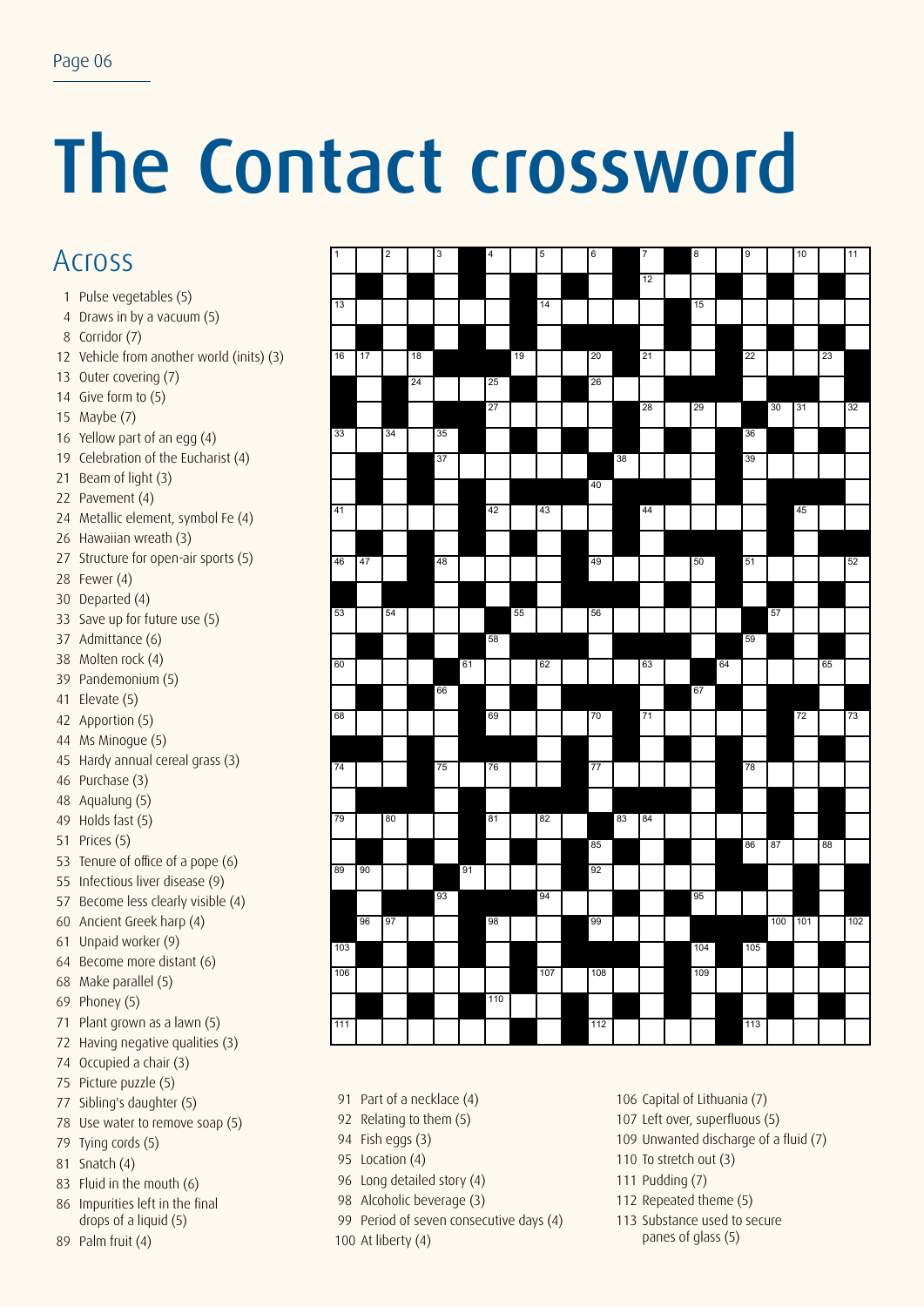### Down

- 1 Growing thickly (5)
- 2 Spring month (5)
- 3 Submerge in a liquid (4)
- 4 Small hard fruit (4)
- 5 Percussion instrument consisting of a pair of hollow pieces of wood (9)
- 6 Large body of water (3)
- 7 Member of an irregular armed resistance force (9)
- 8 Plant from which opium is obtained (5)
- 9 Line of contrasting colour (6)
- 10 At a distance (5)
- 11 Direction of the rising sun (4)
- 17 Fail to include (4)
- 18 Osculate (4)
- 20 Thin strip of wood or metal (4)
- 23 Adult female bird (3)
- 25 Bulbous spring-flowering plant (9)
- 29 Common gastropod (5)
- 31 Time period (3)
- 32 Discernment (5)
- 33 Insect considered divine by ancient Egyptians (6)
- 34 In a flippant manner (6)
- 35 Bag carried by a strap on one's back or shoulder (9)
- 36 Shrill scream or cry (7)
- 40 Drum, pound (4)
- 43 With the mouth wide open, as in wonder or awe (5)
- 44 Twilled cloth used especially for military uniforms (5)
- 45 Say again, repeat (7)
- 47 Large nation (inits) (3)
- 50 Gaffe (4)
- 52 Subdivision of an act of a play (5)
- 53 Bohemian dance (5)
- 54 Persevere, endure (7)
- 56 Social insect (3)
- 58 Explosive device dropped from a plane (4)
- 59 Counterpane (9)
- 62 Inner drives (5)
- 63 Large bird of prey (5)
- 65 Chemical that carries genetic information (inits) (3)
- 66 Commit to the care of someone (7)
- 67 Range oneself with one party or another (4,5)
- 70 Grains on the beach (4)
- 72 Package of several things tied together for carrying or storing (6)
- 73 Mental images and emotions occurring during sleep (6)
- 74 Dish of cold vegetables (5)
- 76 Brass instrument without valves (5)
- 80 Baby's bed (3)
- 82 Person to whom an envelope is written (9)
- 84 Expiation (9)
- 85 Cook slowly in liquid (4)
- 87 Ridge of rock, coral, etc (4)
- 88 Contribute, donate (4)
- 90 Beast of burden (3)
- 93 Doglike (6)
- 97 Book of maps (5)
- 98 Valuable quality (5)
- 101 Show a response (5)
- 102 Each one, without exception (5)
- 103 Zealous (4)
- 104 Musical notation written on a stave (4)
- 105 Army's temporary living quarters (4)
- 108 Provide with weapons (3)

Bown 1 Bushy 2 April 3 Soak 4 Seed **S** Castanets 6 Sea 7 Guerrilla 8 Poppy  $lim$  O  $\Gamma$  1  $lim$   $1$   $lim$   $\Gamma$   $lim$   $\Gamma$   $lim$   $\Gamma$   $lim$   $\Gamma$   $lim$   $\Gamma$ 18 Kiss 20 Slat 25 Hen 25 Narcissus Scarab 31 Era 32 Taste 33 Scarab 34 Airily 35 Haversack 36 Screech AO Beat 43 Agape 44 Khaki 45 Restate Palod 52 Scene 53 Polka Bedspread 56 Ant 58 Bomb 59 Bedspread E2 Urges 63 Eagle 65 DNA 66 Entrust Bundle 27 Pues 07 sapis and 18  $100$  08  $\theta$ lpu $\theta$  of balad  $\epsilon$ T ams $\theta$ 0 Cot wet? 28 tnemenotA b8 sezeenbbA S8 **B7 Reef 88 Give 90 Ass 93 Canine** Ynev3 201 12698 101 1922A 89 26ltA T9  $m$   $A$  80 $\Gamma$  qms $D$  20 $\Gamma$  tel $D$  40 $\Gamma$  biv  $A$  50 $\Gamma$ 

**POSSAGE 8 SUCKS 4 SUGGE 1 SSORDA**  $P$  or  $P$  is 2  $P$  and  $P$  and  $P$  is  $P$  and  $P$  is  $P$ Iron 45 Mass 21 Ray 22 Path 24 Iron Stash 33 Arena 28 Less 30 Went 33 Stash **Raise 38 Lava 39 Chaos 41 Raise**  $45$  Share 44 Kylie 45 Rye 46 Buy 48 Scuba  $\frac{1}{10}$  reparitis 15  $\sigma$   $\sigma$   $\sigma$   $\sigma$   $\sigma$   $\sigma$   $\sigma$ **PN Hade 60 Lyre 61 Volunteer 64 Recede** Bad ST 226 Bogus 71 Grass 75 Bad **Rinse 78 Repus 77 Niece 78 Rinse** 29 Laces 81 Grab 83 Saliva 86 Dregs Site 15 Bead 82 Page 94 Roe 95 Stie **9911 001 Ale 99 Week 100 Free** 106 Vilinius 107 Spare 109 Leakage 110 Eke 111 Dessert 112 Motif 113 Putty

### Crossword Answers **Crossword Answers Crossword Answers** Please share your memories

#### Please nominate your former colleagues for a spotlight obituary.

Maybe you have fond memories of your former colleagues – or perhaps they made a difference during their time at the Company.

Please nominate anyone from our obituary pages who you'd like to recognise in a spotlight feature by contacting the editorial team at hello@yourcontactmag.com